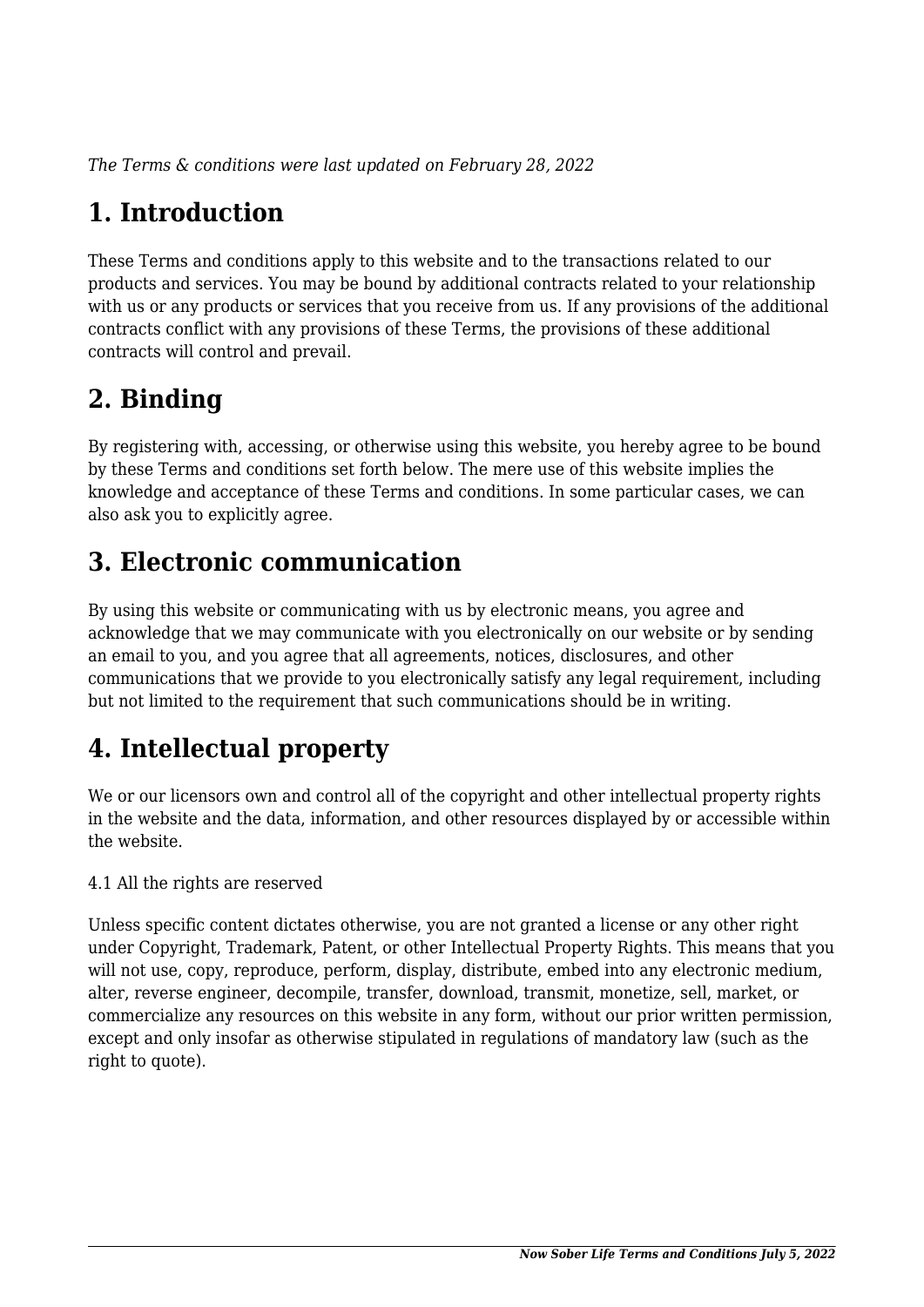# **5. Third-party property**

Our website may include hyperlinks or other references to other party's websites. We do not monitor or review the content of other party's websites which are linked to from this website. Products or services offered by other websites shall be subject to the applicable Terms and Conditions of those third parties. Opinions expressed or material appearing on those websites are not necessarily shared or endorsed by us.

We will not be responsible for any privacy practices or content of these sites. You bear all risks associated with the use of these websites and any related third-party services. We will not accept any responsibility for any loss or damage in whatever manner, however caused, resulting from your disclosure to third parties of personal information.

#### **6. Responsible use**

By visiting our website, you agree to use it only for the purposes intended and as permitted by these Terms, any additional contracts with us, and applicable laws, regulations, and generally accepted online practices and industry guidelines. You must not use our website or services to use, publish or distribute any material which consists of (or is linked to) malicious computer software; use data collected from our website for any direct marketing activity, or conduct any systematic or automated data collection activities on or in relation to our website.

Engaging in any activity that causes, or may cause, damage to the website or that interferes with the performance, availability, or accessibility of the website is strictly prohibited.

## **7. Refund and Return policy**

#### 7.1 Right of withdrawal

You have the right to withdraw from this contract within 14 days without giving any reason.

The withdrawal period will expire after 14 days from the day on which you acquire, or a thirdparty other than the carrier and indicated by you acquires, physical possession of the goods.

To exercise the right of withdrawal, you must inform us of your decision to withdraw from this contract by an unequivocal statement (for example a letter sent by post, fax, or email). Our contact details can be found below. You may use the attached model [withdrawal form](https://nowsoberlife.com/wp-content/uploads/complianz/withdrawal-forms/withdrawal-form-en.pdf), but it is not obligatory.

If you use this option, we will communicate to you an acknowledgement of receipt of such a withdrawal on a durable medium (for example by email) without delay.

To meet the withdrawal deadline, it is sufficient for you to send your communication concerning your exercise of the right of withdrawal before the withdrawal period has expired.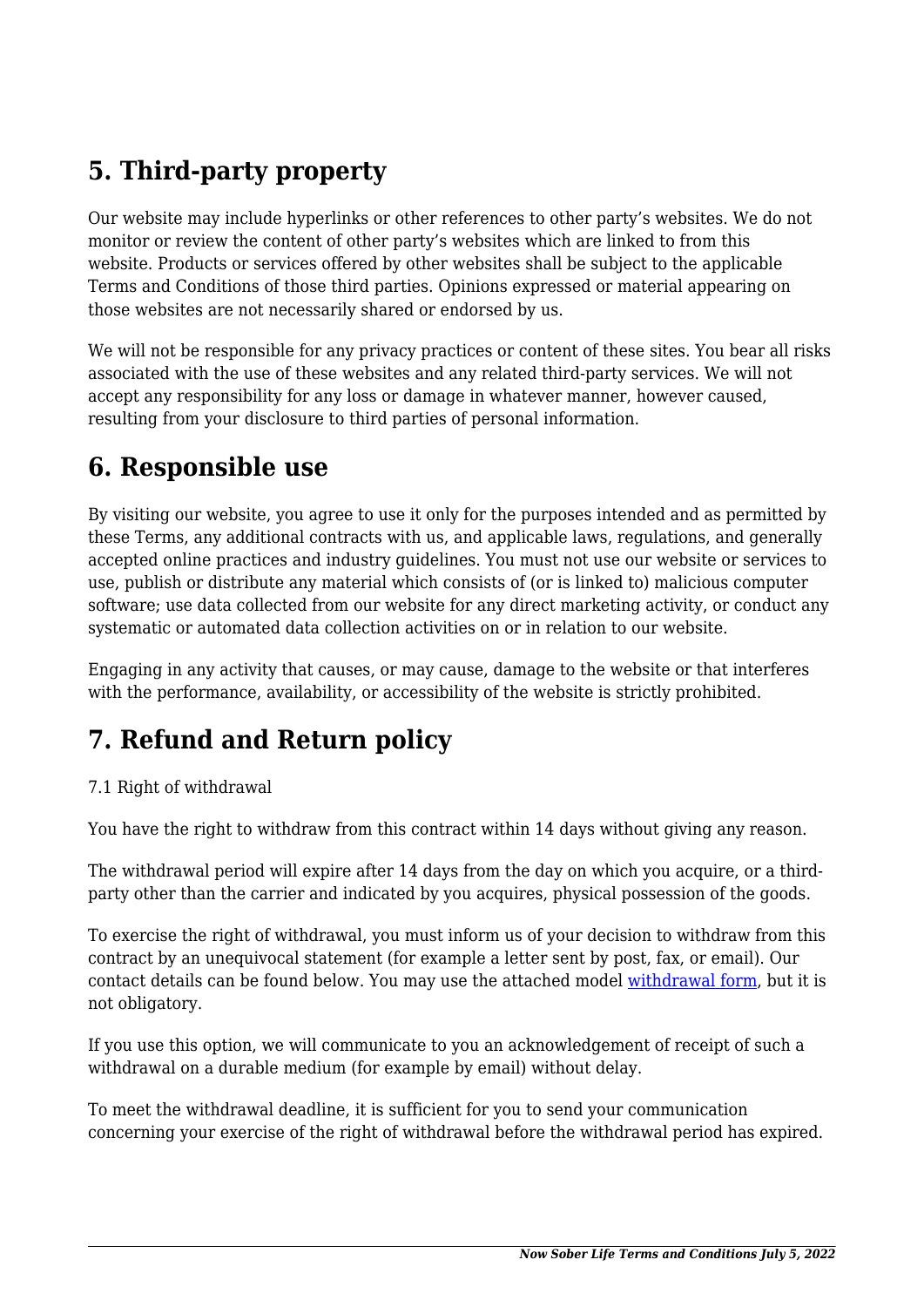#### 7.2 Effects of withdrawal

If you withdraw from this contract, we shall reimburse you all payments received from you, including the costs of delivery (with the exception of the supplementary costs resulting from your choice of a type of delivery other than the least expensive type of standard delivery offered by us), without undue delay and in any event not later than 14 days from the day on which we are informed about your decision to withdraw from this contract. We will carry out such reimbursement using the same means of payment as you used for the initial transaction unless you have expressly agreed otherwise; in any event, you will not incur any fees as a result of such reimbursement.

You shall send back the goods or hand them over to us or a person authorised by us to receive the goods, without undue delay and in any event not later than 14 days from the day on which you communicate your withdrawal from this contract to us. The deadline is met if you send back the goods before the period of 14 days has expired.

We may withhold reimbursement until we have received the goods back or you have supplied evidence of having sent back the goods, whichever is the earliest.

You will have to bear the direct cost of returning the goods.

You are only liable for any diminished value of the goods resulting from the handling other than what is necessary to establish the nature, characteristics, and functioning of the goods.

Please note that there are some legal exceptions to the right to withdraw, and some items can therefore not be returned or exchanged. We will let you know if this applies in your particular case.

#### **8. Idea submission**

Do not submit any ideas, inventions, works of authorship, or other information that can be considered your own intellectual property that you would like to present to us unless we have first signed an agreement regarding the intellectual property or a non-disclosure agreement. If you disclose it to us absent such written agreement, you grant to us a worldwide, irrevocable, non-exclusive, royalty-free license to use, reproduce, store, adapt, publish, translate and distribute your content in any existing or future media.

#### **9. Termination of use**

We may, in our sole discretion, at any time modify or discontinue access to, temporarily or permanently, the website or any Service thereon. You agree that we will not be liable to you or any third party for any such modification, suspension or discontinuance of your access to, or use of, the website or any content that you may have shared on the website. You will not be entitled to any compensation or other payment, even if certain features, settings, and/or any Content you have contributed or have come to rely on, are permanently lost. You must not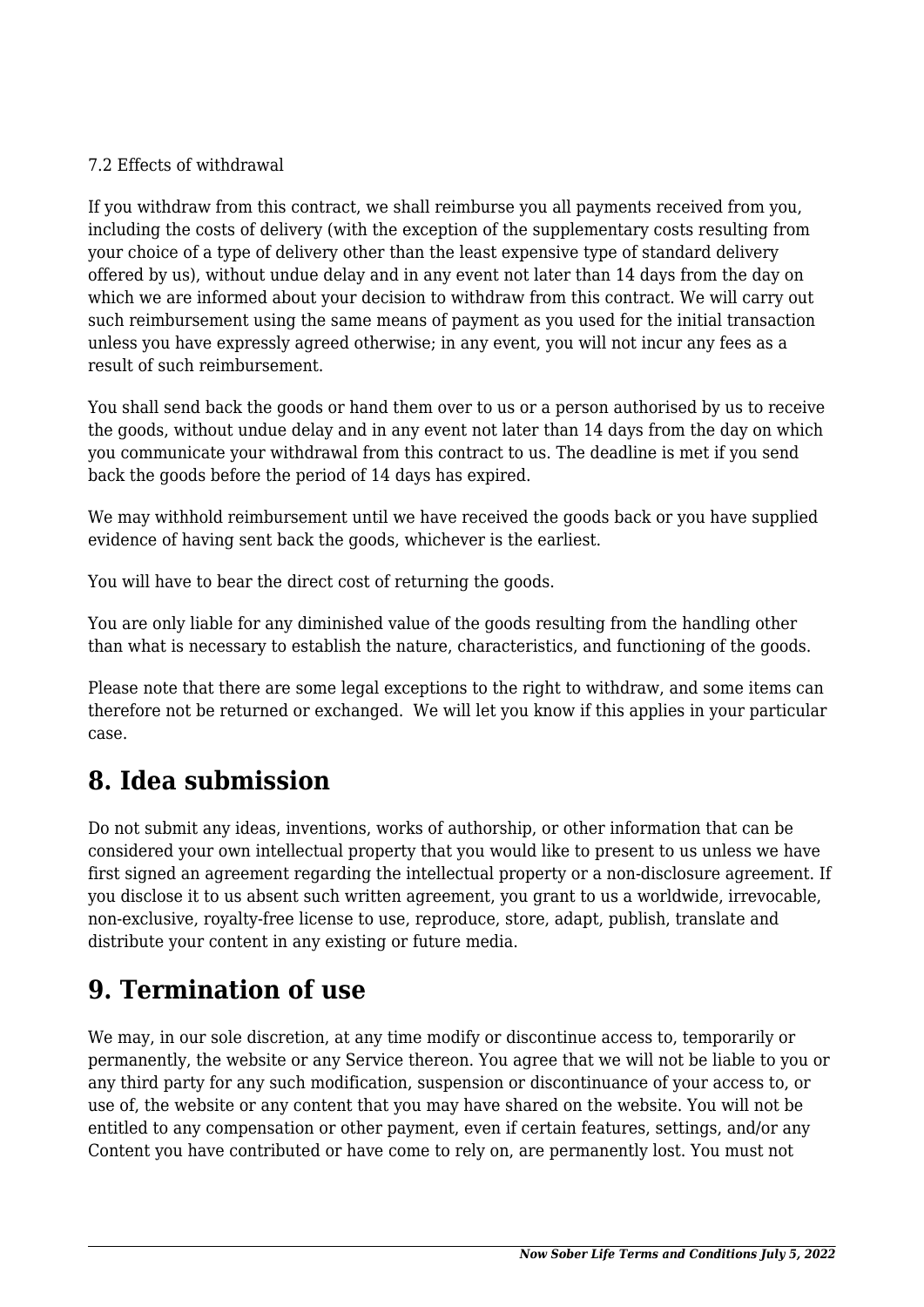circumvent or bypass, or attempt to circumvent or bypass, any access restriction measures on our website.

## **10. Warranties and liability**

Nothing in this section will limit or exclude any warranty implied by law that it would be unlawful to limit or to exclude. This website and all content on the website are provided on an "as is" and "as available" basis and may include inaccuracies or typographical errors. We expressly disclaim all warranties of any kind, whether express or implied, as to the availability, accuracy, or completeness of the Content. We make no warranty that:

- this website or our products or services will meet your requirements;
- this website will be available on an uninterrupted, timely, secure, or error-free basis;
- the quality of any product or service purchased or obtained by you through this website will meet your expectations.

The following provisions of this section will apply to the maximum extent permitted by applicable law and will not limit or exclude our liability in respect of any matter which it would be unlawful or illegal for us to limit or to exclude our liability. In no event will we be liable for any direct or indirect damages (including any damages for loss of profits or revenue, loss or corruption of data, software or database, or loss of or harm to property or data) incurred by you or any third party, arising from your access to, or use of, our website.

Except to the extent any additional contract expressly states otherwise, our maximum liability to you for all damages arising out of or related to the website or any products and services marketed or sold through the website, regardless of the form of legal action that imposes liability (whether in contract, equity, negligence, intended conduct, tort or otherwise) will be limited to the total price that you paid to us to purchase such products or services or use the website. Such limit will apply in the aggregate to all of your claims, actions and causes of action of every kind and nature.

## **11. Privacy**

To access our website and/or services, you may be required to provide certain information about yourself as part of the registration process. You agree that any information you provide will always be accurate, correct, and up to date.

We take your personal data seriously and are committed to protecting your privacy. We will not use your email address for unsolicited mail. Any emails sent by us to you will only be in connection with the provision of agreed products or services.

We have developed a policy to address any privacy concerns you may have. For more information, please see our **Privacy Statement** and our **[Cookie Policy](https://nowsoberlife.com/cookie-policy-us/)**.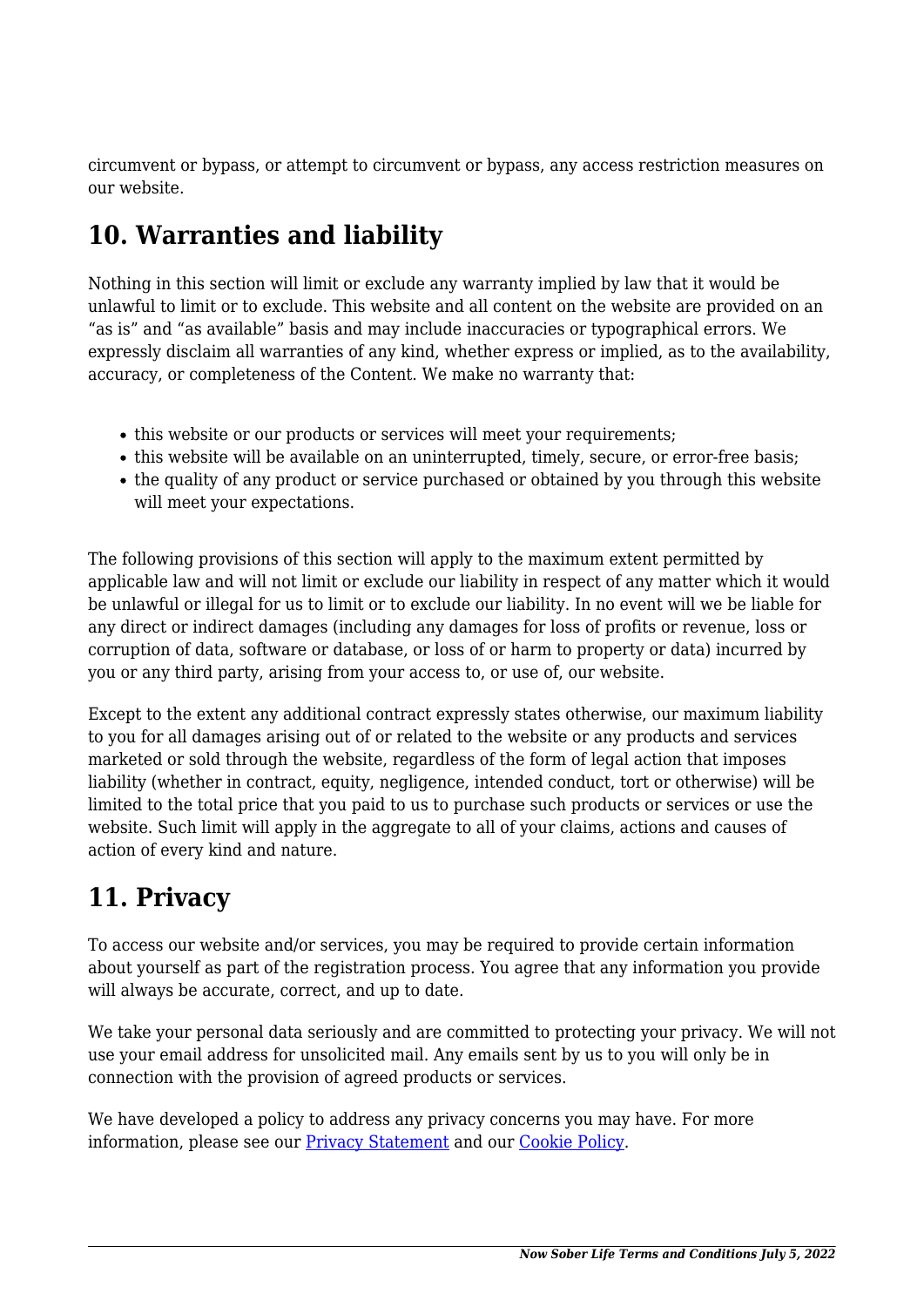## **12. Export restrictions / Legal compliance**

Access to the website from territories or countries where the Content or purchase of the products or Services sold on the website is illegal is prohibited. You may not use this website in violation of export laws and regulations of United States.

## **13. Affiliate marketing**

Through this Website we may engage in affiliate marketing whereby we receive a percentage of or a commission on the sale of services or products on or through this website. We may also accept sponsorships or other forms of advertising compensation from businesses. This disclosure is intended to comply with legal requirements on marketing and advertising which may apply, such as the US Federal Trade Commission Rules.

## **14. Assignment**

You may not assign, transfer or sub-contract any of your rights and/or obligations under these Terms and conditions, in whole or in part, to any third party without our prior written consent. Any purported assignment in violation of this Section will be null and void.

#### **15. Breaches of these Terms and conditions**

Without prejudice to our other rights under these Terms and Conditions, if you breach these Terms and Conditions in any way, we may take such action as we deem appropriate to deal with the breach, including temporarily or permanently suspending your access to the website, contacting your internet service provider to request that they block your access to the website, and/or commence legal action against you.

# **16. Indemnification**

You agree to indemnify, defend and hold us harmless, from and against any and all claims, liabilities, damages, losses and expenses, relating to your violation of these Terms and conditions, and applicable laws, including intellectual property rights and privacy rights. You will promptly reimburse us for our damages, losses, costs and expenses relating to or arising out of such claims.

#### **17. Waiver**

Failure to enforce any of the provisions set out in these Terms and Conditions and any Agreement, or failure to exercise any option to terminate, shall not be construed as waiver of such provisions and shall not affect the validity of these Terms and Conditions or of any Agreement or any part thereof, or the right thereafter to enforce each and every provision.